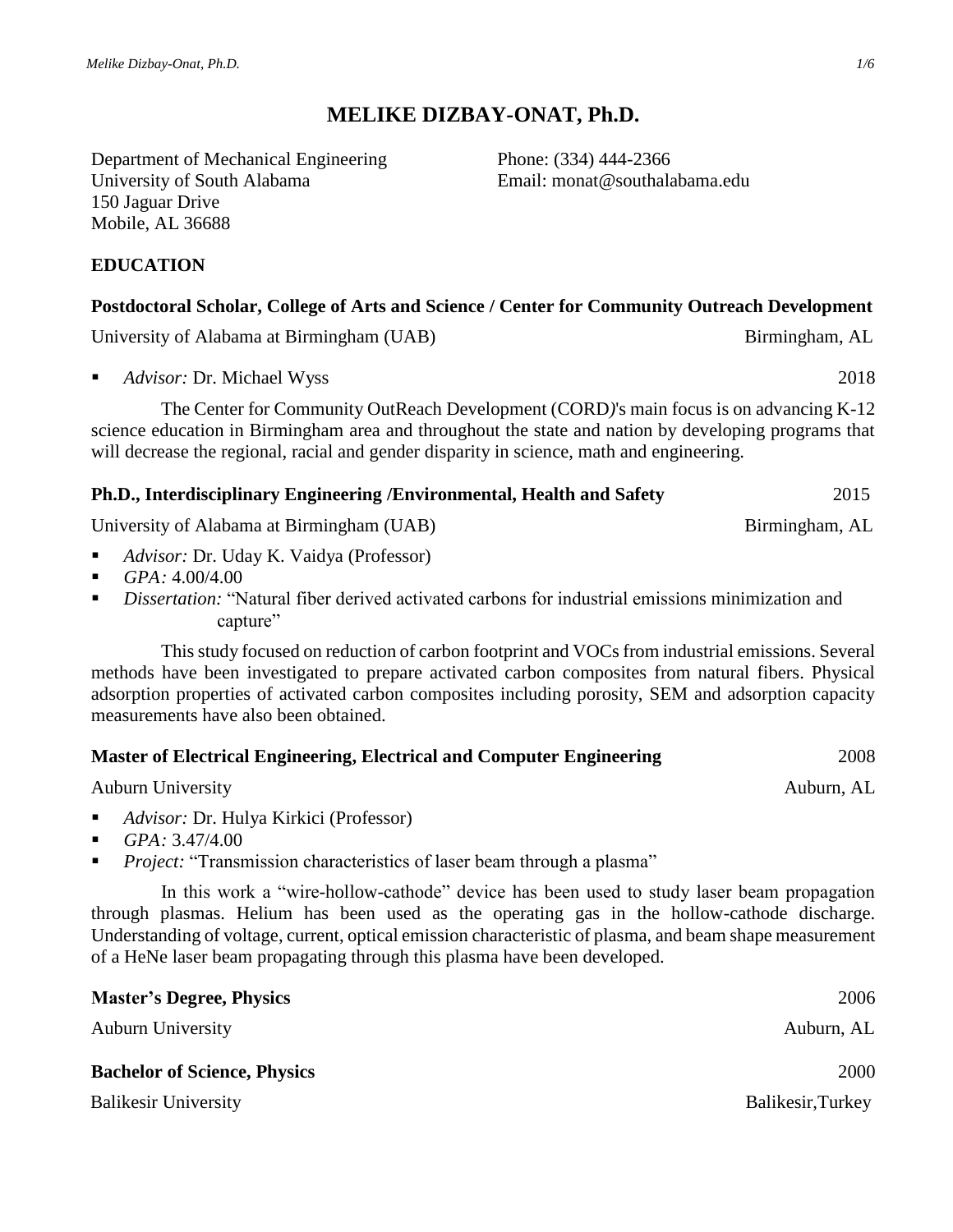#### **RESEARCH EXPERIENCE**

#### **Graduate Research Assistant** January 2010 - April 2015

UAB Materials Processing and Applications Development (MPAD) Center UAB Environmental Health Sciences, School of Public Health

- Applied a variety of fabrication techniques including compounding, thermoforming, hand layup and vacuum assisted resin transfer molding (VARTM), Long Fiber Thermoplastic (LFT) processing, compression molding, wet laid
- Knowledge in numerous materials characterization skills: Thermal Analysis, Spectroscopy, Electron microscopy (TGA, TMA, DSC, FT-IR, SEM)
- Team brainstorming, collaboration, and execution
- Mentored the student and led; Outreach, education and recruitment of K-12 students
- Poster, proposal writing and conference presentations, journal article submissions

## **TEACHING EXPERIENCE**

#### **Assistant Professor** January, 2019 – Present

University of South Alabama William B. Burnsed, Jr. Department of Mechanical Engineering

• Assigned to teach undergraduate courses: EG 315 Mechanics of Materials, EG 220 Electrical Circuits, ME 336 Materials Science Lab. (Spring 2019) ME 326 Material Science, ME 336 Materials Science Lab. (Fall 2019, Spring 2020)

ME 414 Capstone Design, Co-advisor (Spring 2020)

#### **Engineering Institute Director August 2016 – December 2018**

University of Alabama at Birmingham (UAB) Center for Community OutReach Development (CORD*)* 

- Developed and implemented curriculum for Engineering Institute classes that prepares high school students to teach engineering using hands-on experiments
- Evaluated program effectiveness

#### **Science & Engineering Hands-on Coordinator** December 2015 - December 2018

#### UAB CORD

- Developed hands on physical science experiments for Birmingham City Middle Schools for Gaining Early Awareness and Readiness for Undergraduate Programs (GEAR UP) Birmingham
- Evaluated program effectiveness

#### **Summer Camp Director May 2016 - July 2016**

#### UAB CORD

- $\bullet$  Supervised summer camps for rising  $8<sup>th</sup>$  graders
- Provided coaching to effective practices

### **Science and Math Director December 2015 - May 2016**

# UAB CORD

- Developed and implemented NIH-funded new model of science education for underserved minority students
- Implemented strategies for success in STEM education at the university level and encouraged students to pursue a STEM career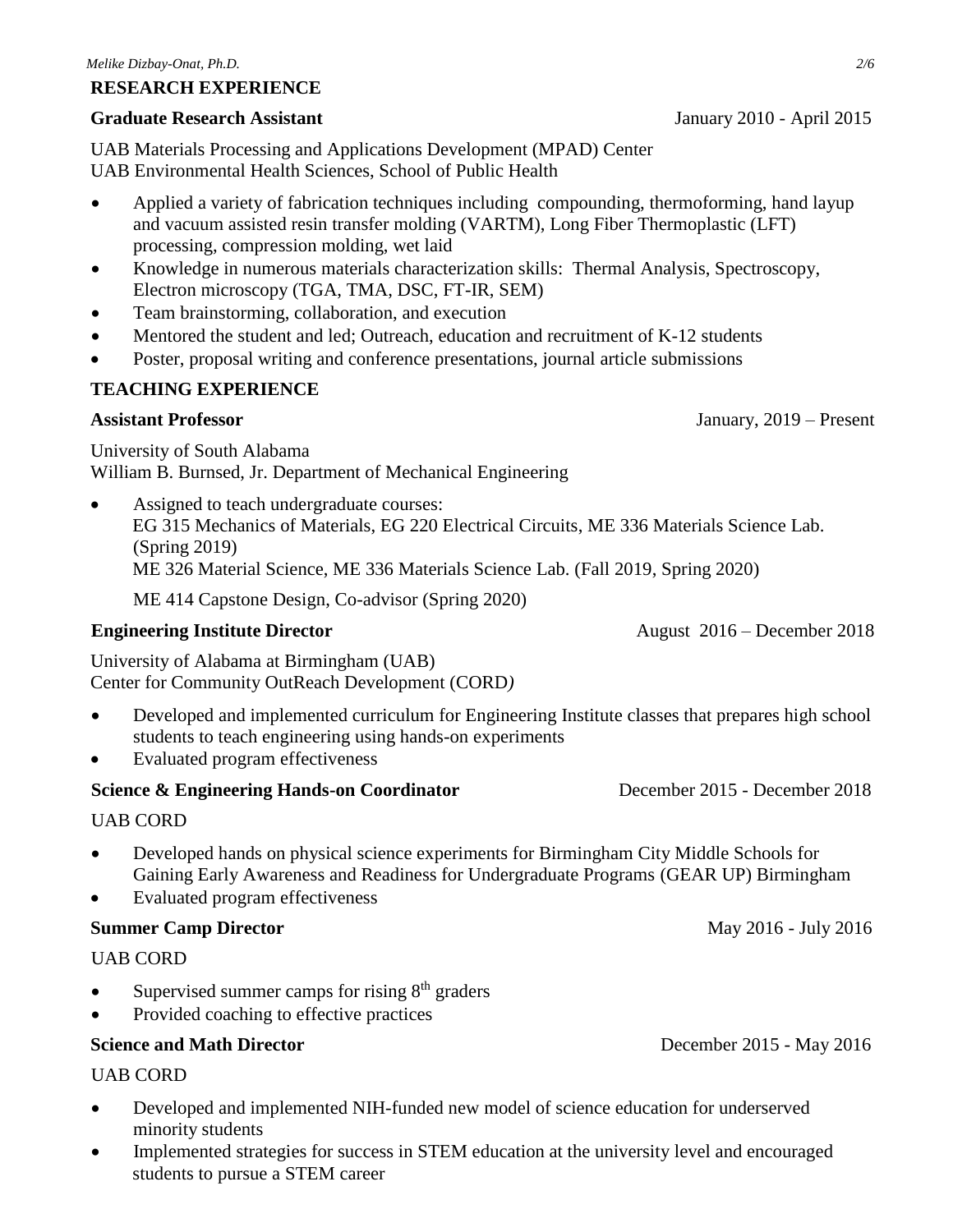UAB Material Science and Engineering Department

- Supervised Ceramic Materials class lab (MSE 470) which covers mechanical, thermal, and electrical behavior of ceramic materials in terms of microstructure and processing variables
- Mentored students laboratory practices

## **Graduate Teaching Assistant** August 2007 - May 2008

Auburn University [Electrical and Computer Engineering Department](http://www.eng.auburn.edu/elec/)

- Supervised Electrical Engineering I and Engineering II labs
- Guided and evaluated performance sophomore and senior students in lab sessions

## **Graduate Teaching Assistant August 2003** - May 2007

Auburn University [Physics Department](http://www.auburn.edu/cosam/departments/physics/)

- Supervised calculus based Physics I & Physics II labs
- Evaluated performance of students in lab sessions
- Discussed and managed lab arrangements with faculty members
- Graded quizzes, lab reports and tests

## **PUBLICATIONS**

#### **Peer Reviewed Journal Publications**

• Dizbay-Onat M., Wyss M., "Preparing 8<sup>th</sup> grade Students to Excel in Physical Science: Handson Physics (HOP)!". *Journal of STEM Outreach,* Vol.1*,* 2018

 **Dizbay-Onat M.**, Vaidya U.K., and Lungu C.T., "Applicability of Industrial Sisal Fiber Waste Derived Activated Carbon for Removal of Volatile Organic Compounds (VOCs)". *Fibers and Polymers*, 19(4), p: 805-811, 2018

 **Dizbay-Onat M.**, Vaidya U.K., and Lungu C.T., "Effects of Carbonization Parameters on Industrial Fiber Waste Derived Activated Carbon". *Industrial Crops and Products Journal*, Vol. 95, p:583–590, 2017

 **Dizbay-Onat M.**, Vaidya U.K., Balanay J.A. and Lungu C.T., "Preparation and Comparison of Physical Adsorption Properties of Natural Fiber Derived Activated Carbons". *Adsorption Science and Technology Journal*, p:1-17, 2017

 Hassen A.A., **Dizbay-Onat M.**, Bansal D., Bayush T., Vaidya U.K., "Thermal and Mechanical Characterization of Polypropylene Filled with Naturally Driven CaCO<sub>3</sub> from Eggshell". *Polymers and Polymer Composites Journal*, Vol. 23, No.9, p: 653-662, 2015

# **Proceedings**

 **Dizbay-Onat M.**, Vaidya U.K. and Lungu C.T., "Natural Fiber Based Activated Carbons for Industrial Emissions Minimization and Capture", **Conference Paper**, CAMX'14, Orlando, FL, October 2014

 **Dizbay-Onat M.**, Vaidya U.K. and Lungu C.T., Carbon Capture with Natural Fiber-Based Composite Adsorbents", **Conference Paper**, 15th European Conference on Composite Materials (ECCM15) in Venice, Italy, June 2012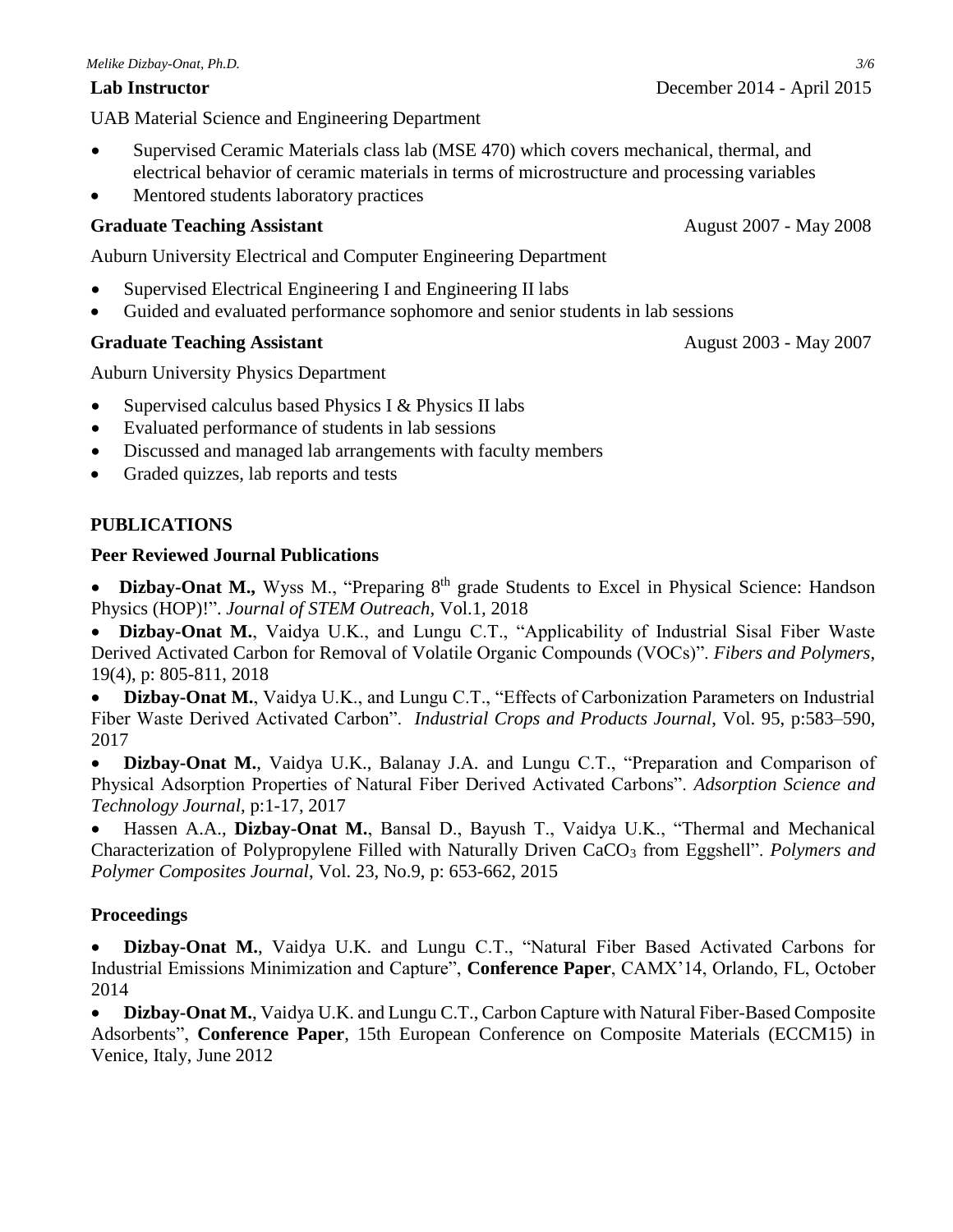### **Posters & Presentations**

 **Dizbay-Onat M.**, and Akscyn R., "UAB-CORD (Community OutReach Development) and GEAR UP-Birmingham (Gaining Early Awareness and Readiness for Undergraduate Programs) Collaboration, Poster Presentation, STEM Teaching and Learning Conference, Savannah, GA, March 2018

 **Dizbay-Onat M.,** and Akscyn R., "UAB-CORD (Community OutReach Development) and GEAR UP-Birmingham (Gaining Early Awareness and Readiness for Undergraduate Programs) Collaboration, Presentation, Postdoctoral Research Day, UAB, Birmingham, AL, February 2017

 **Dizbay-Onat M.**, Vaidya U.K and Lungu C.T, "Preparation and Characterization of Sisal derived Activated Carbon for Toluene Adsorption", Poster Presentation, Tennessee Valley Section of the American Industrial Hygiene Association Fall Conference and PDC, Knoxville, TN, October, 2014

 Hassen A.A., **Dizbay-Onat M.**, Bansal D., Bayush T., Vaidya, U.K., "Thermal and Mechanical Characterization of Polypropylene Filled with Naturally Driven CaCO3 from Eggshell", Poster Presentation, Workshop on Thermal Analysis and Rheology of Polymeric Materials Birmingham, AL, May 2014

 **Dizbay-Onat M.**, Vaidya U.K. and Lungu C.T, "Natural Fiber and Egg Shell Based Activated Carbons for Industrial Emissions Minimization and Capture", Oral presentation, Deep South Center for Occupational Health & Safety Dillon – Carnahan Research Symposium, Birmingham, AL, April 2014

 **Dizbay-Onat M.**, Vaidya U.K. and Lungu C.T., "Preparation of High Microporosity Natural Fiber Derived Activated Carbon for Respiratory Application", Poster Presentation, 33<sup>th</sup> International Activated Carbon Conference, Orlando, FL, February 2014

 **Dizbay-Onat M.**, Vaidya U.K and Lungu C.T., "Effects of Carbonization and Activation Parameters on Natural Fiber Derived Activated Carbons", Poster Presentation, NSF-The Science and Technology Open House, Montgomery, AL, February 2014

 **Dizbay-Onat M.**, Vaidya U.K and Lungu C.T., " High Porosity Activated Carbon Derived From Natural Fibers For Respiratory Filter Application", Poster Presentation, International Porous and Powder Materials Symposium and Exhibition, Izmir, Turkey, September 2013

 **Dizbay-Onat M.**, Vaidya U.K., Floyd Evan and Lungu C.T "Preparation of High Microporosity Natural Fiber Derived Activated Carbon for Respiratory Application", Poster Presentation, NSF-The Science and Technology Open House, Montgomery, AL, April 2013

• Dizbay-Onat M., Vaidya U.K., Floyd Evan and Lungu C. "Preparation and Characterization of Sisal Derived Activated Carbon for Respiratory Protection Applications", Poster Presentation, AIHce 2013, Montreal, Canada, May 2013

 **Dizbay-Onat M.**, Vaidya U.K., "Natural Fibers and Egg Shells Waste for Filtration Products", Presentation, NSF Workshop on Emerging Technologies for Sustainable Green Materials and Products, UAB, Birmingham, AL, July 2012

 **Dizbay-Onat M.**, Vaidya U.K., "Carbon Dioxide Capture using Eggshell based Activated Carbons", Poster Presentation, NSF-Science and Technology Open House,Tuskegee University, AL, April 2012

 **Dizbay-Onat M.**, Brown D., Onat L., Roy L., Ghossein H., "Carbon Dioxide Capture using Eggshell based Activated Carbons", Presentation, Graduate Student Research Day, UAB, Birmingham, AL, February 2012

 **Dizbay-Onat M**., Vaidya U.K., Balanay J.A, and Lungu C.T., **"**Carbon Capture with Natural Fiber-Based Activated Carbons", Poster Presentation, SPE Global Plastics and Environmental Conference (SPE GPEC 2011), Atlanta, GA, October 2011

 **Dizbay-Onat M**., Vaidya U.K. and Lungu C.T.,"Carbon Capture with Natural Fiber based Activated Carbon Composites", Poster presentation, SPE Automotive Composites Conference & Exhibition (ACCE), Detroit, MI, September 2011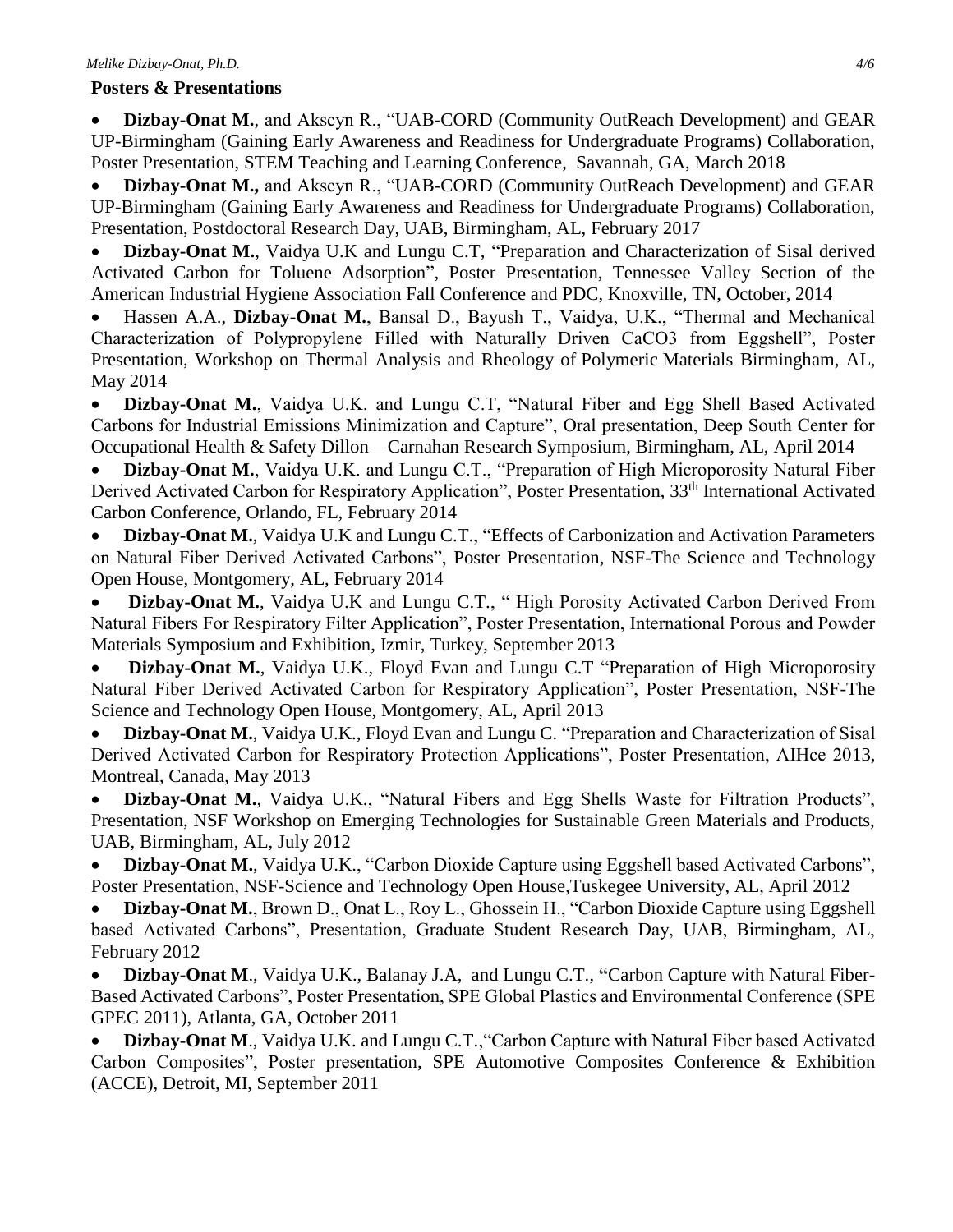## **RESEARCH FUNDING**

 NSF EPSCoR RII Track-4: Internal Competition, A Novel Method for Preparation of Activated Recycled Carbon Fiber Mats for Carbon Dioxide (CO2) Filtration, Role: **PI**, 2020, Submitted.

 EPS1158862 - NSF EPSCoR Graduate Research Scholar Program (GRSP) RII- Nano and Biomaterials Thrust, Round 9 Recipient, Natural Fiber and Egg Shell Based Activated Carbons for Industrial Emissions Minimization and Capture, Role: **PI**, 2014

 EPS1158862 - NSF EPSCoR Graduate Research Scholar Program (GRSP) RII- Nano and Biomaterials Thrust, Round 8 Recipient , Natural Fiber and Egg Shell Based Activated Carbons for Industrial Emissions Minimization and Capture, Role: **PI**, 2013

 EPS1158862 - NSF EPSCoR Graduate Research Scholar Program (GRSP) RII- Nano and Biomaterials Thrust Round 7 Recipient, Carbon Capture and Control of Industrial Emissions, Role: **PI**, 2012

 2T42OH008436 - National Institute for Occupational Safety and Health (NIOSH), Deep South Center for Occupational Health & Safety, Pilot/Small Project Research Training, Student Grant Award, Natural Fiber and Egg Shell Based Activated Carbons for Industrial Emissions Minimization and Capture, Role: **PI**, 2012

• 1137681 -NSF Center for Research Excellence in Science & Technology (CREST) Project, Role: **Research Assistant,** Processing, Performance Evaluation, and Technology Transition of Advanced Green biocomposites to products**,** 2012-2015

 DE-EE-0005580- The U.S. Department of Energy (DOE)/Graduate Automotive Technology Education (GATE) Project , Nonwovens for Emission Reduction, Role: **Research Assistant,** 2010-2015

# **SCHOLARSHIPS and AWARDS**

# **2018**

- UAB CORD Appreciation Certificate
- UAB Postdoctoral Travel Award

# **2017**

- UAB Postdoctoral Research Day, Third Place Presentation Award
- UAB Outstanding Postdoctoral Award
- 2017 SACNAS ASSIST Travel Award/National Science Foundation (Grant #EEC-1548197)
- COACh Travel Assistance Award
- Recognized Reviewer Bioresource Technology Journal

**2015** UAB Department of Materials Science and Engineering - Achievement Award

# **2014**

- UAB Department of Materials Science and Engineering NSF EPSCoR Scholarship Award
- UAB Department of Material Science and Engineering Student Poster Award
- NSF Science &Technology Open House, Third Place Poster Presentation Award
- American Society of Safety Engineers (ASSE)- Richard Buckley Doctoral scholarship
- American Industrial Hygiene Association (AIHA)- Paustenbach Scholarship

# **2013**

- Graduate Student Travel Award, UAB
- Alabama Composite Conference (ACC), Third Place Poster Presentation Award
- Alabama Composite Conference (ACC), Appreciation Award
- **2012** Graduate Student Research Day, UAB, Second Place Presentation Award
- **2011** SPE- Automotive Composites Conference & Exhibition, Third Place Poster Presentation Award